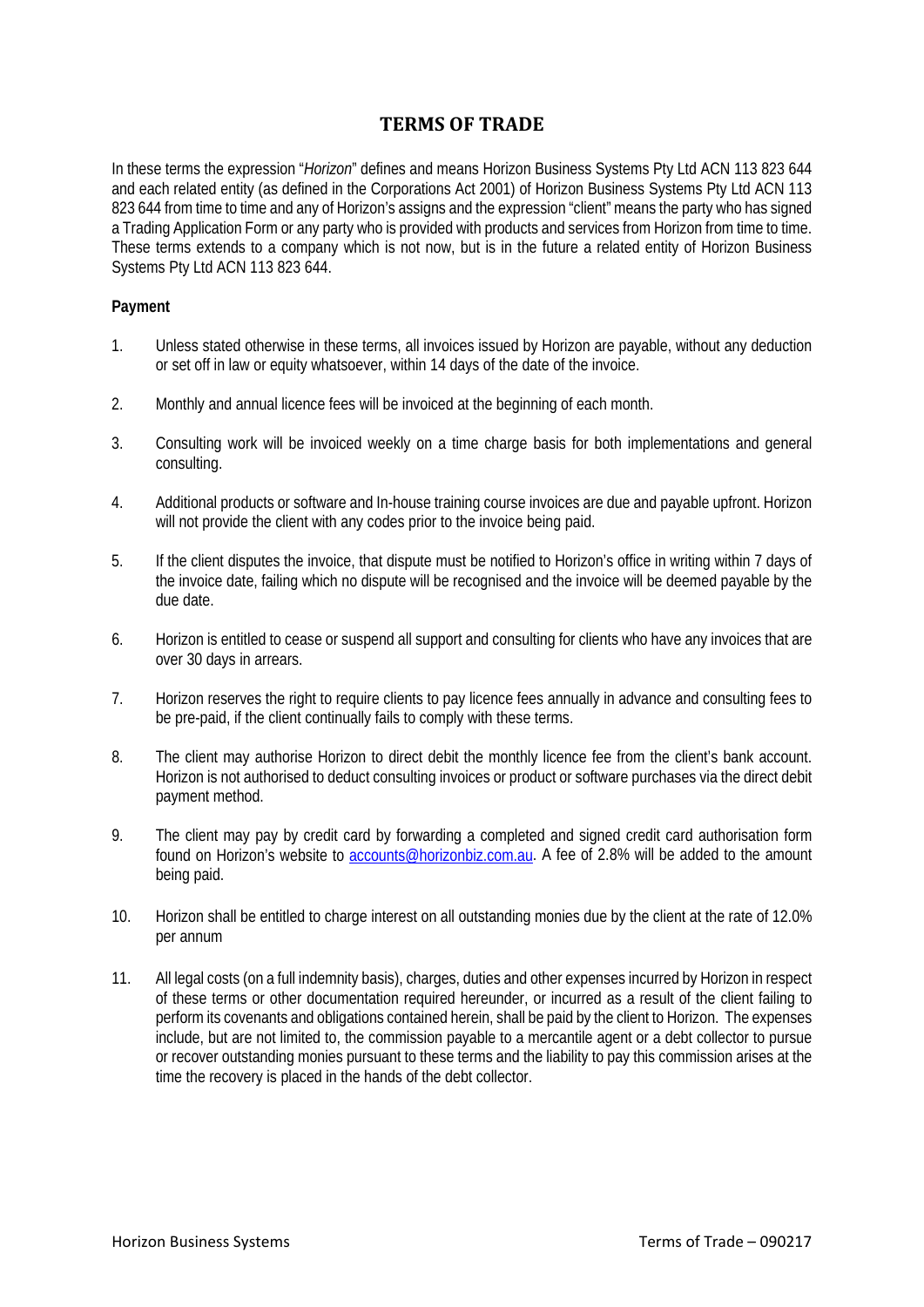## **Fee Structure**

- 12. All registration code(s) for the MYOB licence expire 12 months after being issued and are renewed annually by Horizon. Horizon must pay these fees annually in advance on the client's behalf so even if the client ceases use of the product or software pursuant to clause 15, the full licence fee for the relevant year shall still be due and payable to Horizon.
- 13. The client shall pay 12 monthly instalments to cover the current licence period, unless electing to pay annually in advance or pursuant to clause 7. The monthly instalments consist of the following 2 parts:
	- a. The annual licence fee (divided by 12) as per the current MYOB EXO price list; and
	- b. A support component calculated as a percentage of the recommended retail price of the products and software purchased (as determined by Horizon in its absolute discretion).
- 14. Horizon will provide the client with a licence code representing the Client Access Licence to allow full use of the software once Horizon receives payment for the software and the first monthly licence fee has been paid.

#### **Cessation of Product/Software**

- 15. Notification of the intent to discontinue the use of any product or software must be given to Horizon in writing at least 30 days prior to the date the client wishes to cease use. Licence fees shall be paid up to the anniversary date of the licence (i.e. the full 12 month fee) however the support component will not be charged for the period post cessation.
- 16. A final Invoice will be issued and full payment is due within 14 days of invoice date.
- 17. Refunds cannot be issued if the business proposal and MYOB Eula have been signed and Invoice has paid.

#### **No Warranties**

- 18. The client acknowledges and agrees that it purchases the MYOB products or software as is and Horizon is not responsible, nor has any liability for any problems, defects or issues with any MYOB products or software and the client shall raise any such problems, defects or issues directly with MYOB.
- 19. Notwithstanding anything contained herein the client acknowledges that no warranty or condition, express or implied, is given by Horizon as to the condition of the products and software or as to the suitability or fitness of the products and software. Subject to the extent permitted by legislation any obligation of Horizon under these terms shall be to use its endeavours to supply products and software and/or services or to repair or replace (at Horizon's discretion) any products and software which are found to be defective during any applicable warranty period (if any) and in no event shall Horizon be liable for any other claims, losses or damages including but not limited to claims for faulty design, negligent or misleading advice, damages arising from the loss or use of the products and software or howsoever arising and any indirect, special or consequential damage including but not limited to damages on account of prospective profits expenditures or other commitments relating to the business or goodwill of the client or on account of any consequential loss or damage incurred or suffered by the client or customers of the client, which arises from or is connected in any way whatsoever with the use of the products and software or injury to any person, corporation or other entity.
- 20. The client agrees to use the products and software in a skilful and proper manner and for the purpose for which the products and software were designed and are reasonably and safely capable of fulfilling. The client will observe and comply at his own expense with all notices, directions and legal requirements (including those of all authorities, statutes and regulations) in any way relating to the products and software.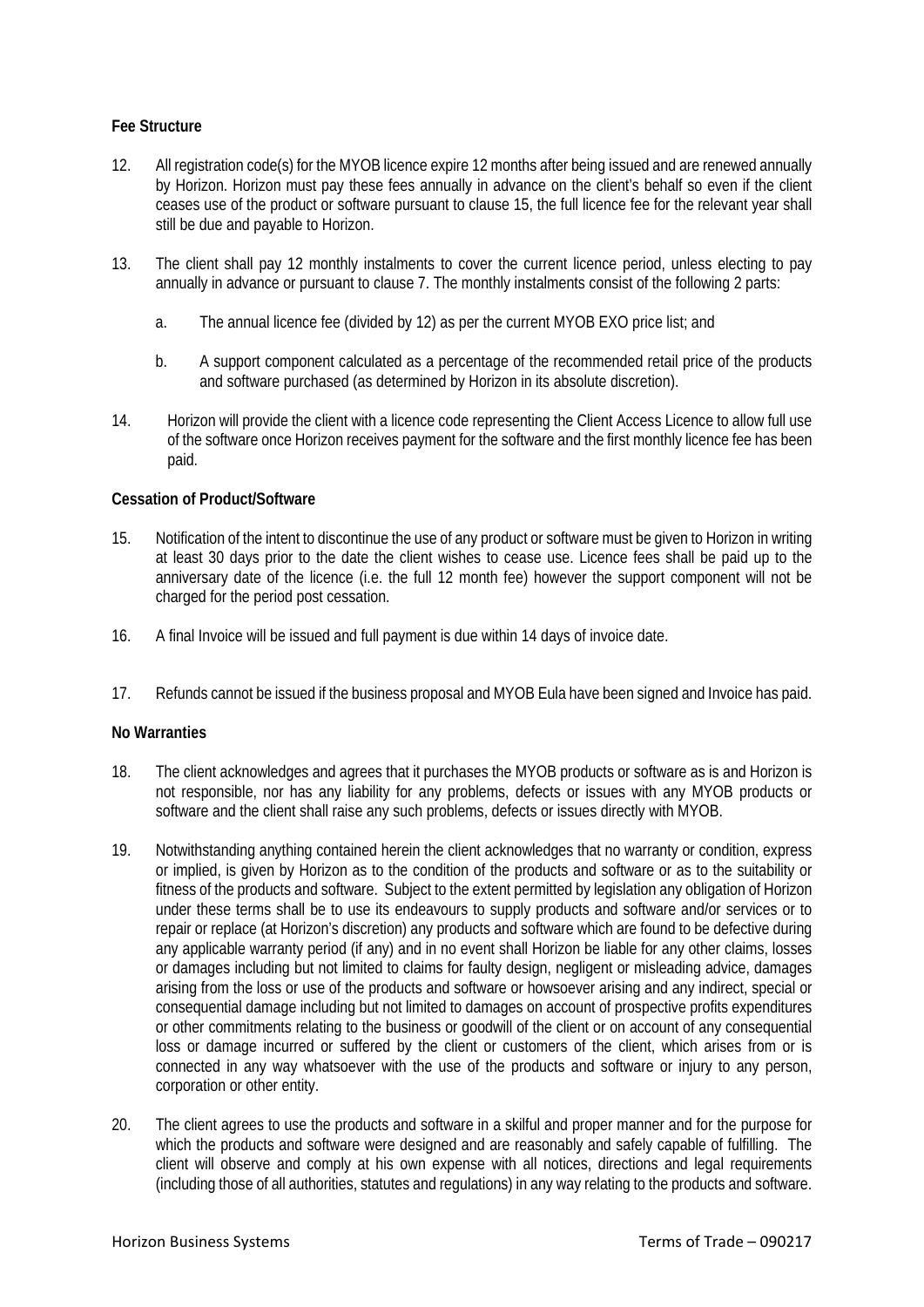21. Any quotations of both price and time by Horizon are made in good faith but as estimates and not commitments. Horizon shall not be bound by any such estimate. Clerical errors or omissions by Horizon, whether in computation or otherwise in any quotation, acknowledgment or invoice, shall be subject to correction.

### **General**

- 22. The client agrees and irrevocably authorises Horizon to apply, or set-off, against the client's account under these terms any sums which may be owed to the client by any company within Horizon group of companies.
- 23. In this document words in the singular includes the plural and visa versa, and reference to any gender includes the other genders and where applicable reference to a person includes a body corporate.
- 24. If any party to these terms comprises two or more parties each of those parties are jointly and severally liable on the covenants and obligations herein.
- 25. This agreement shall be binding upon each party that has executed it notwithstanding the failure of any other party named as a party to execute it or the avoidance or unenforceability of any part of these terms.
- 26. If any part of these terms become void or unenforceable then that part shall be severed to the intent that all parts that are not void or unenforceable shall remain in full force and effect.
- 27. These terms shall be governed and construed in accordance with the laws of Western Australia and the parties submit to the jurisdiction of the Courts of Perth, Western Australia and waives any right to object to any proceedings being brought in those Courts.
- 28. Where there is any inconsistency between these terms and any prior or subsequent agreement between Horizon and the client, any such prior or subsequent agreement shall be read down to the extent necessary to give full force and effect to the terms and conditions of these terms.
- 29. To give effect to their obligations under these terms the client hereby irrevocably appoints any solicitor for Horizon, from time to time, as its attorney to do any act or thing which they are required to do under these terms.
- 30. The Privacy Act 1988 requires Horizon to have procedures in place that cover the collection, use and disclosure of personal information that Horizon may receive from its clients. This information is needed to process the requirements of Horizon's clients and is used for internal purposes. The client acknowledges further details of Horizon's privacy policy is available on request.

#### **Licensing**

- 30. Relinquishing existing Licences A Client may make a request to the Horizon to reduce the number of Licences or modules it currently uses. In these circumstances, the following rules apply:
	- a. the Client must advise Horizon by notice in writing of the changes required
	- b. no refund or credit will be issued for any portion of the applicable ALF / MLF that may have already been invoiced; and
	- c. subsequent ALF / MLF invoices will have the Licence quantity and applicable price adjusted accordingly.